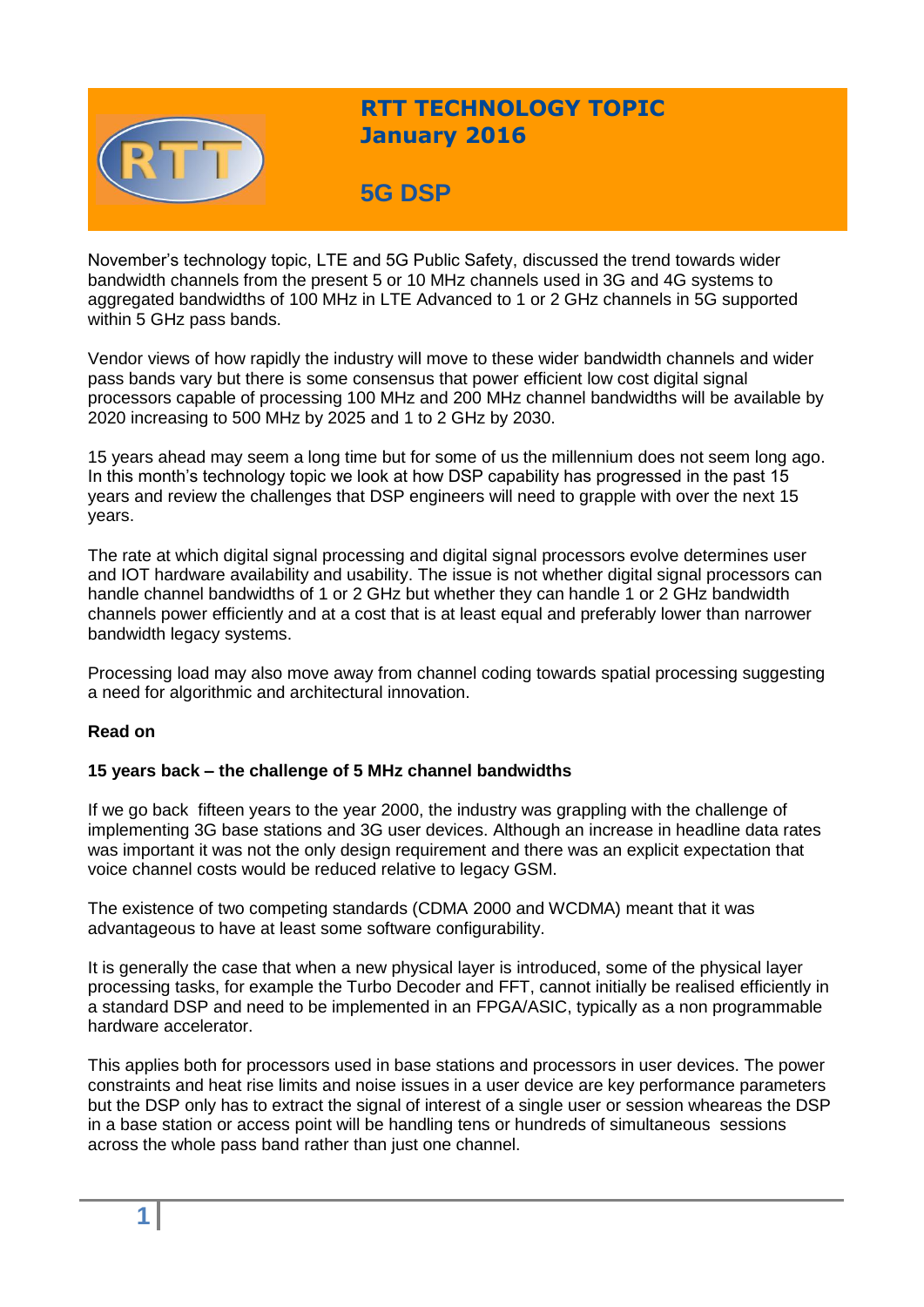In a 2001 3G base station, for example, the chip rate processing, spreading and despreading codes, acquisition and path delay estimation were too computationally intensive for a DSP.

Similarly the symbol rate processes including forward error correction and convolutional and turbo decoding were more efficiently processed in flexible semi programmable co processors.

A 64 user 3G base station typically had a chip rate processing overhead of 30 BOPS (billion operations per second) and required a clock speed of 1.1 GHz for symbol rate processing. By comparison, 2G modem processors in 2001 were running at a clock speed of 40 to 50 MHz. The channel bandwidth for WCDMA was (and is) 5MHz in a typical pass band of 35 MHz.

This distance between the relatively light processing load and flexibility of a legacy physical layer, in this example GSM, and the relatively heavy processing load and inflexibility of a new physical layer, in this example 3G WCDMA, had a fundamental impact on the user experience. This translated into slow market adoption.

### **4G DSP Today**

Move on fifteen years and the story has not fundamentally changed. 4G LTE requires a fast Fourier transform and inverse transform but these are well defined algorithms that can be efficiently implemented when sized as powers of two hence the typical FFT sizes of 512, 1024 and 2028.

Clock speeds are not dissimilar to 3G with efficiency gains achieved through optimised combinations of fixed point (fast) and floating point (precise) operations. Floating point is generally used for MIMO equalizers where precision is important (for the matrix inversion). At least some of the efficiency gain has been achieved by combining native floating point support with fixed point architectures.

There are remaining challenges including getting good performance for lower data rate services in wider bandwidth channels, voice over LTE and 5G IOT being two specific and important examples.

The standards response has been to produce 17 categories of LTE user devices with another category, potentially Cat M in Release 13 also known as NB-IoT for low data rate low power machine type communication devices. This is evolved from Release 12 Category 0 to deliver better coverage and lower cost for smart metering and is based on 200 KHz channel bandwidths (the same as GSM) with OFDMA 15 KHz sub carriers on the downlink and either a 3.75 KHz FDMA or 15 KHz SC FDMA uplink.

The channel coding memory and processing overhead of a DSP is dimensioned by the bit throughput per transmission time interval (one millisecond). Category 14 supports the highest maximum downlink data rate at close to 4 Gbps. It is achieved with 8 MIMO layers and 256 QAM with five aggregated 20 MHz carriers (100 MHz channel bandwidth). The highest combined uplink and downlink data rate is supported on Category 8. As with Category 14 this requires 100 MHz of bandwidth.

| DL.<br>Category | Max number of DL SCH<br>transport block bits<br>received within a one<br>millisecond TTI | Max number of bits of a<br><b>DL SCH transport block</b><br>received within a one<br>millisecond TTI | Total<br>number<br>of soft<br>channel<br><b>bits</b> | Max number<br>οf<br>supported<br>layers for<br>spatial<br>multiplexing<br>in DL | Support for 256<br>QAM in<br>downlink |
|-----------------|------------------------------------------------------------------------------------------|------------------------------------------------------------------------------------------------------|------------------------------------------------------|---------------------------------------------------------------------------------|---------------------------------------|
| $\mathbf 0$     | 1000                                                                                     | 1000                                                                                                 | 25344                                                |                                                                                 | No                                    |
| 8               | 2998560                                                                                  | 299856                                                                                               | 35982720                                             | -8                                                                              | No                                    |
| 14              | 3916560                                                                                  | 391656                                                                                               | 47431680                                             | 8                                                                               | <b>Mandatory</b>                      |

## **LTE device bandwidth comparisons**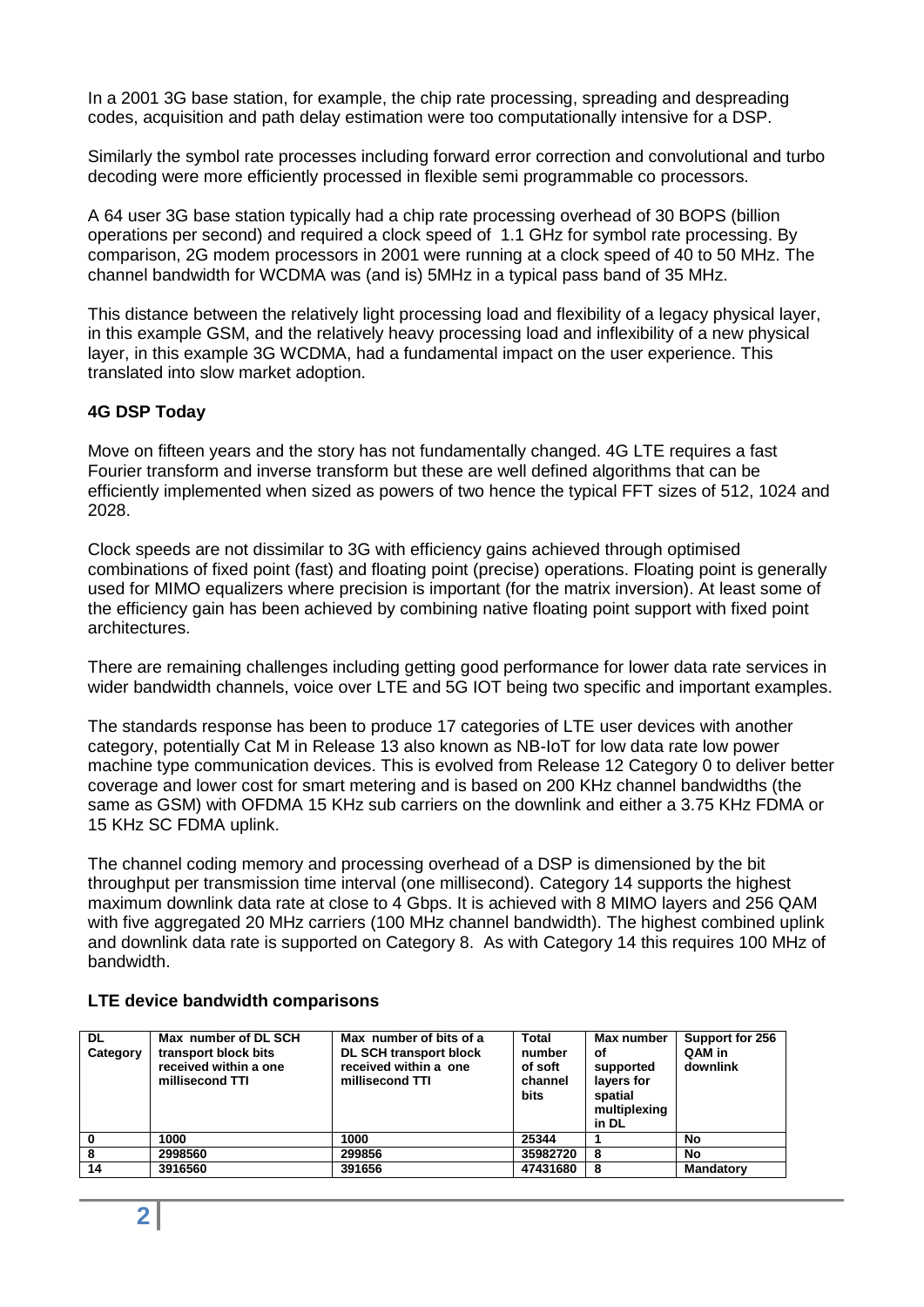The higher device categories have multiple users per channel so the maximum number of user specific user bits per transport block is a fraction of the overall shared channel bit rate. The maximum number of bits of a downlink shared channel transport block is 10% of the maximum number of downlink shared channel transport blocks received within a downlink shared channel.

The job of the channel decoder is to sort out the wanted user bits within the transport block or transport blocks (two blocks) carried within each TTI (transmission time interval). This determines the channel coding clock cycle and memory and buffer overhead of the DSP.

The soft channel bits determine the complexity of the convolutional decoder including decoder memory.

The modulation level determines the amount of noise that can be tolerated in the DSP, the higher the modulation level, the lower the resilience to noise.

The performance of a signal processor can be measured in MIPS (millions of instructions per second) or MOPS (millions of operations per second) but real life performance has to be benchmarked to take into account the efficiency of the instruction set which in turn is determined by the mix of tasks it is expected to perform.

The assumption is that Moore's Law will enable digital signal processing to keep up with standards driven data rate and channel bandwidth expectations. In practice algorithmic complexity is increasing faster than Moore's law, a two fold increase every two years versus a 1.5 times increase in processor performance. The need to support legacy baseband processing requirements and other physical layers including Wi-Fi adds additional processing load.

Gene's Law is the equivalent of Moore's Law but applied to power consumption. As with Moore's law the present assumption is that the power needed per computational MIP is halved every 18 months but the sustainability of that decrease beyond 2025 is presently questionable.

#### **Latency**

There is also a trade off between the amount of channel coding, the complexity of the channel coding, latency and silicon area (hardware cost). Latency is a function of the number of iterations per codeword and the clock frequency, more iterations per code word should result in better physical layer performance though with some throughput delay and additional die cost.

The DSP has been a workhorse of the industry for almost twenty years. Each new generation of technology has required some functions to be performed in hardware co processors but over the life time of each standard, programmable DSP's have managed to handle most Layer 1 channel coding and decoding functions and higher layer protocols.

However from standard to standard, Layer 1 and higher layer protocols have become more sensitive to delay and delay variability. This has meant that particular attention has to be paid to bus and memory architectures and bus and memory performance and memory location (on or off chip).

If algorithmic complexity increases at a faster rate than processor capability there can be no absolute guarantee that DSP performance will be able to keep pace with physical layer performance expectations over the expected 15 year 5G life span.

#### **5G A to D as an additional constraint**

The same caveat applies to A to D performance in the context of channel bandwidths increasing from the 10 MHz typical of a present system though to 1 GHz or 2 GHz channel in 2030.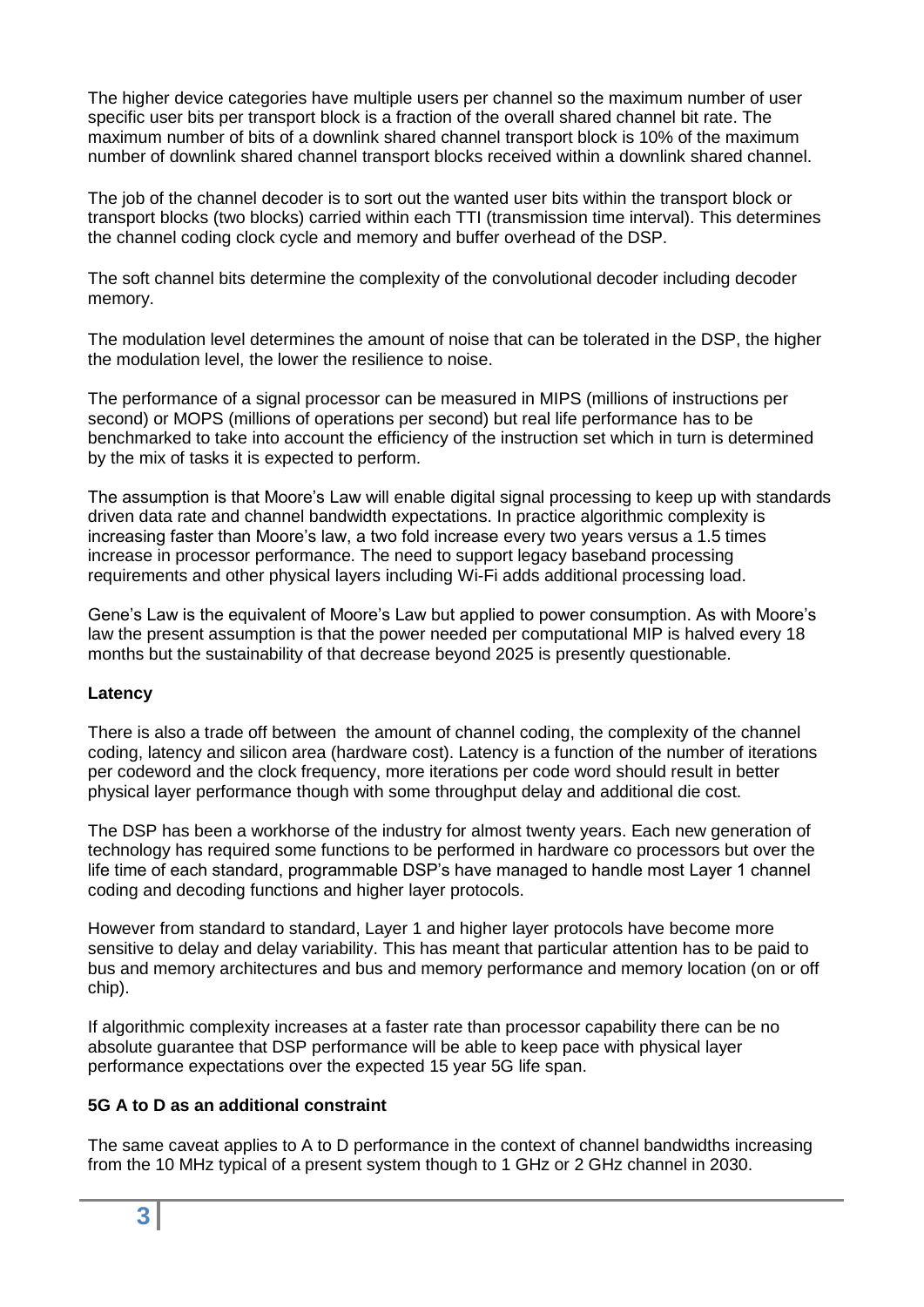The motivation of moving to wider bandwidth channels is partly to support higher user peak data rates and partly to deliver more multiplexing gain (more users on the same channel).

In LTE, the multiplexing gain is achieved by supporting devices on a varying number of resource blocks at varying power levels. The combination of wider channels and more users per channel increases the amount of dynamic range required in the ADC. Because LTE is a wide area network, the difference in received power is significantly higher than a Wi-Fi network. As a result, an ADC capable of handling a 20 MHz LTE channel needs at least 60 dB of dynamic range.

The dynamic range needed in the ADC determines the bit width of the ADC. The bit rate of the digital convertor is a function of the bit width and sampling frequency which must be at least twice the signal bandwidth. The bit rate of the ADC and associated signal processing together determine the amount of power consumed. The bit width has to allow for additional resolution to accommodate RFIC imperfections including direct conversion DC off sets and adjacent channel interference.

## **ADC options**

The majority of ADC's to date are known as Successive Approximation Register (SAR) ADC's. The input analogue voltage is tracked and held and then compared with prior samples using a binary search algorithm. The power dissipation scales with the sample rate.

For LTE the two alternative options are either the sigma delta ADC or pipeline ADC. A sigma delta ADC produces a high resolution and low resolution signal and uses error feedback to compare the two signals. A pipeline ADC as the name implies produces a high resolution description of an analogue signal from a series of lower resolution stages with the first stage working on the most recent sample and the following stages working in analogue remainder voltages left over from previous examples.

All ADC's generate quantization noise and are sensitive to clock jitter. Noise and jitter becomes particularly important when demodulating 16 QAM, 64 QAM or 256 QAM signals. Power efficiency is therefore a composite of conversion efficiency and conversion effectiveness expressed as a signal to noise ratio which in turn determines error vector magnitude which in turn determines throughput efficiency.

The benefits of a well-designed well behaved front end can therefore be compromised by a poorly implemented ADC. Conversely a well-designed ADC can compensate for a poorly implemented (noisy and nonlinear) front end though the additional resolution required may result in unnecessarily high power consumption.

Specifying an ADC to handle the dynamic range required in a 20 MHz channel will however mean that the ADC will have substantial headroom when processing narrower band channels. This might allow for a relaxation of analogue filtering which in turn would reduce component count, component cost and insertion loss. Alternatively dynamically reducing the bit width of the ADC for narrower band channels reduces ADC power drain.

These performance trade-offs and costs scale to higher channel bandwidths and higher modulation options where additional noise can rapidly increase channel error rates.

A pipeline ADC is an open loop architecture with a latency of between 4 and 6 clock cycles. They are normally implemented in CMOS using switched capacitor discrete time circuitry. A relatively complex analogue anti-aliasing filter is needed which consumes power and silicon area. The pipeline DC is generally the most efficient option for bandwidth input signals of 10 MHz to 100 MHz.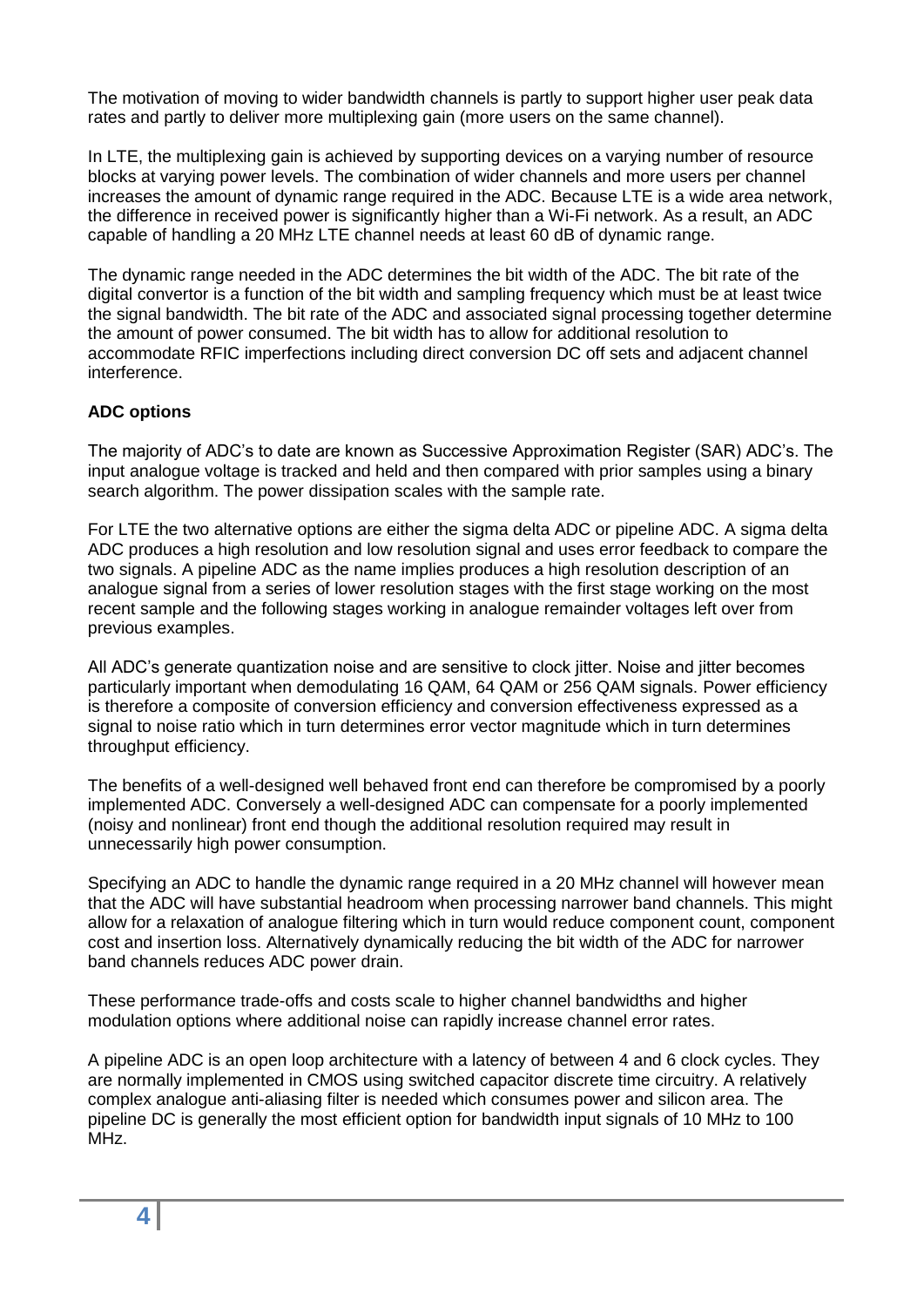Note that the receive path is usually split into two components I and Q which require individual ADC's generally known as IQ ADC's.

In wireless applications up to half of the effective number of bits can be needed to handle unwanted signals illustrating the typical trade-off between front end RF analogue filtering and ADC specification.

Just as a reminder, ADC's perform an amplitude quantisation of an analogue input signal into binary output words of finite length, a nonlinear process.

The non-linearity shows up as wideband noise in the binary output also known as quantisation noise. Quantisation noise can be reduced by over sampling and dithering but both options have an associated cost in terms of power consumption.

#### **Is the A to D a fundamental constraint in 5G?**

In the RF domain there is an advantage in moving to higher frequencies because additional gain can be achieved from compact short wavelength antennas. The bandwidth ratio also increases as frequency increases.

A 35 MHz pass band at 900 MHz equates to a bandwidth ratio of 3.8% (35 MHz = 3.8% of 900 MHz as a centre frequency). The same ratio at 9 GHz yields a channel bandwidth of 350 MHz and 3.5 GHz at 90 GHz.

This is not to say that RF filtering at 9 GHz or 90 GHz is easy. Designers have to deal with parasitics and matching and loss and noise but at least the resonance ratios remain similar.

In an A to D we have the fundamental constraint that usable system bandwidth is dependent on the A to D convertor's sample rate and system bandwidth cannot be greater than half the converters sample rate which suggests a sample rate of 4 GHz to digitise a 2 GHz channel at 90 GHz.

High performance 16 bit A to D's are available in 2015 with a sample rate of 200 M/sample/s giving a useable bandwidth of 100 MHz and a signal to noise ratio of 79 dB.

However with all high performance A to D converters a nonlinear charge is produced in the sampling process which is reflected into the input network each time the sampling switches close and there is always a risk that this will be resampled. Avoiding this requires a carefully matched (50 ohm) network.

Most A to D convertors are differential to provide good common mode rejection. Any loss of symmetry for example due to board layout and interconnects will show up as second order harmonic distortion. Differences in ground current on adjacent ground planes will add to this distortion.

The effects of direct sampling on the source of the analogue signal can be minimized by using an amplifier to absorb the charge from the sampling process. If the amplifier is located close to the converter the reflections can be reflected multiple times before the sampling period ends reducing the impact of glitches on the converter's spurious free dynamic range. However this requires amplifiers with a large gain bandwidth product.

It becomes apparent that the specified performance of an ADC on a specification sheet measured in laboratory conditions may not match a real life device and there will generally be some implementation loss.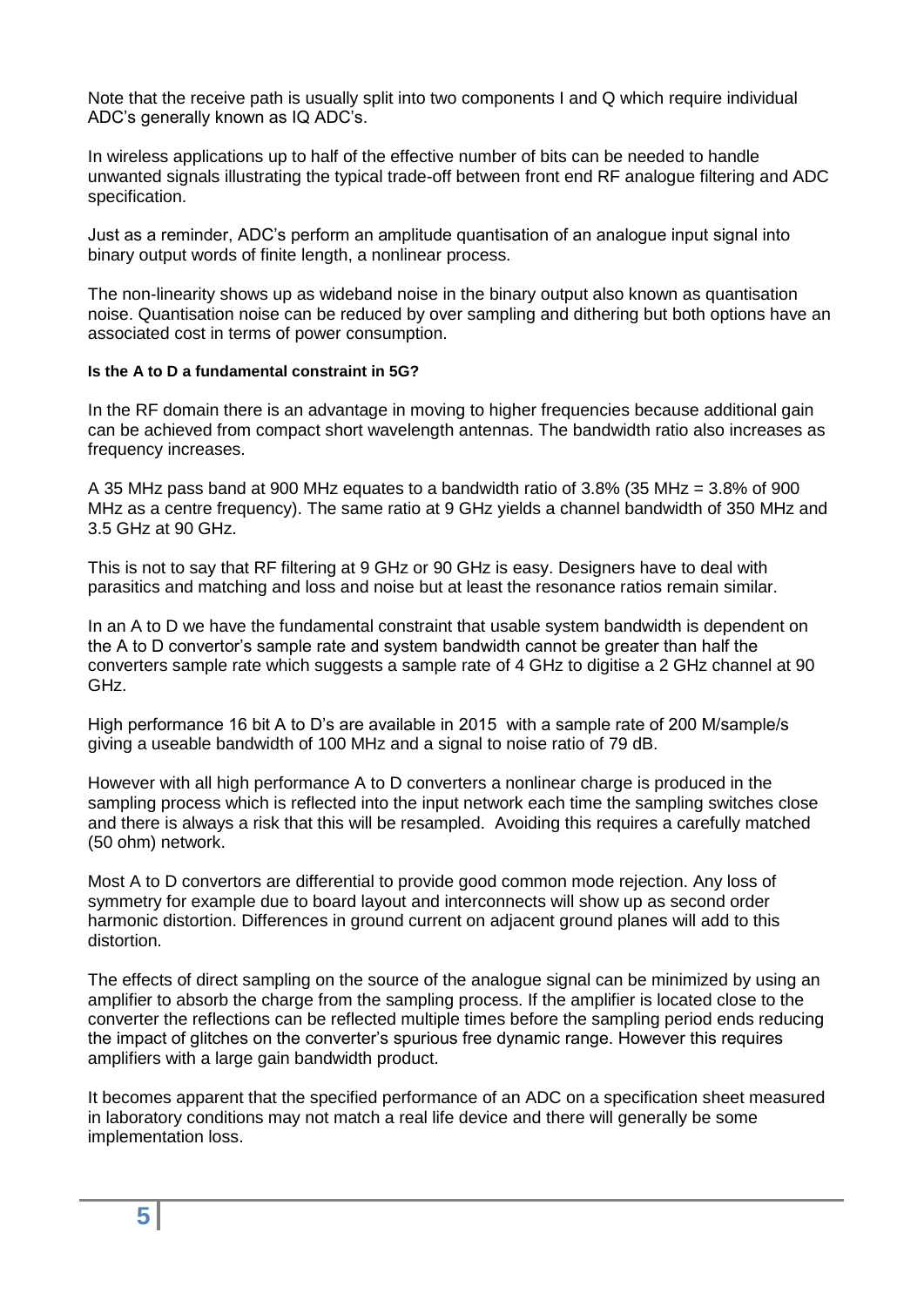The A to D and D to A must therefore be considered as one of the critical components that could potentially slow the implementation of wider channel bandwidth 5G radio systems.

The positive side to this is the market opportunity produced by the need to deliver innovative A to D architectures including optimised filtering and amplification.

It also points to an argument to keep 5G modulation options relatively simple in order to make the overall throughput of the radios more tolerant to phase noise and distortion.

#### **Differentiating Digital Signal Processing and Digital Signal Processors**

It is useful to consider digital signal processing and digital signal processors as two related but separate topics.

Digital signal processing has been fundamental to every generation of digital cellular technology from GSM onwards and has had arguably the single largest impact on spectral and power efficiency.

Initially spectral and power efficiency gains were achieved by exploiting the redundancy implicit in voice traffic with progressive improvements in speech encoding and decoding. Digital voice encoding combined with channel coding and digital error control techniques delivered additional performance improvements.

As data became progressively dominant in the traffic mix there was a need to implement wider bandwidth channels in order to realize higher per user peak data rates and to deliver multiplexing gain, particularly important with 'bursty' data exchanges.

Third and fourth generation cellular systems therefore implemented channel coding and channel equalisation techniques which allowed the introduction of 5 MHz channels in 3G systems and potentially 100 MHz aggregated channels in 4G LTE.

There has always been a lag between standards support for channel functionality and practical device availability. This is because digital signal processors initially struggle to support the required processing tasks and generally consume too much power or have memory constraints which introduce delay and delay variability in task processing. Given that many processing tasks are required to be strictly deterministic, this can be problematic.

The usual solution is to use hardware accelerators but this conflicts with an increasing need for software upgrades for new features both at the network side and in user devices.

Devices also need to switch between physical layer standards including legacy standards which place a premium on programmability.

ASIC hardware is also dependent on standards being stable but unless technology stops evolving this is unlikely to happen in the foreseeable future. Standards also need to achieve global scale for ASICS to be commercially viable.

The commercial success of a new physical layer is therefore generally dependent on having enough clock cycles available in a DSP at a sufficiently low cost and sufficiently low power budget.

This constraint also extends specifically to the A to D conversion process where there is an inherent trade-off between clock cycles and power consumption and channel quality.

The processing load in an A to D conversion can be lowered by reducing the bit width used to digitize the incoming waveform but this reduces dynamic range. Front end filtering and AGC can be used to manage this but adds cost and complexity.